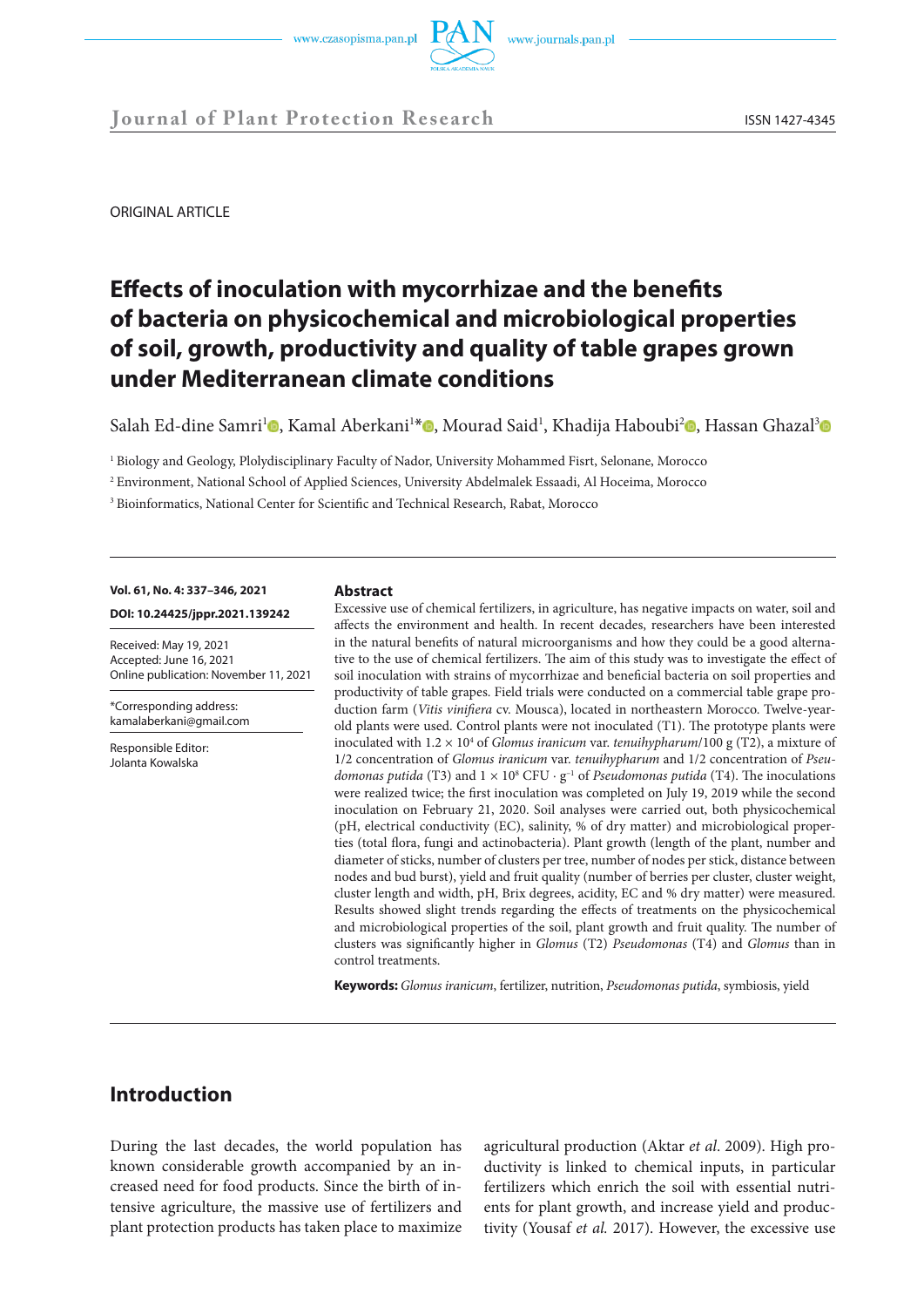# 338 Journal of Plant Protection Research 61 (4), 2021

of chemicals causes serious problems for the environment and human health (Childers *et al.* 2011; Riah *et al*. 2014). This intensive use influences the quality of soils and aquatic environments if the needs of crops are largely exceeded. According to Shaver and Chapin (1986), using fertilizer showed a large accumulation of heavy metals in plants. In addition, the presence of cadmium in certain fertilizers at high concentrations is of great concern because of the toxicity of this metal, and its ability to accumulate in plant tissues (Atafa *et al*. 2010). Also, excessive application of chemical fertilizers leads to the accumulation of nitrate in plant products (Ye *et al*. 2020), which is harmful to human health (Hmelak Gorenjak 2013). Other effects have been demonstrated by a multitude of studies (Criss and Davisson 2004; Farhadinejad *et al.* 2014). Consequently, there is a need to develop strategies in order to optimize soil fertility and biological diversity, by creating forms of agro-systems that respect natural and ecological processes and ensure reasonable crop productivity. This challenge has led researchers to look for alternatives, such as the use of natural organic fertilizers and substitutes for chemical fertilizers (Geng *et al.* 2019). This can still be done when the properties of the soil allow it. However, this substitution remains limited because of the increase in production costs due to the competitiveness of chemical fertilizer costs. However, scientists want to keep a small portion of chemicals in the fertilization input for crops but use natural soil stimulants based on beneficial microorganisms to stimulate humification and mineralization of the soils in order to improve plant assimilation of nutrients (Halpern *et al.* 2015; Popko *et al*. 2018). This presents a good alternative since it establishes a sustainable agriculture which uses bio-fertilizers instead of chemical fertilizers.

To reduce the application of chemical fertilizers inoculating the soil with beneficial microorganisms such as mycorrhizae is a good alternative (Koide and Mosse 2004). The majority of vascular plants are mycorrhizal; 72% are arbuscular mycorrhizae fungi (AMF), 2% are ectomycorrhizae (EcM), 1.5% are ericoid mycorrhizae (ErM) and 10% are orchid mycorrhizae (OrM) (Brundrett and Tedersoo 2018). The plant-fungal relationship has been the subject of many studies for evaluation of the effects of this symbiotic relationship (Neuenkamp *et al*. 2018; Ronga *et al*. 2019). The AMF are key nutrient components (Johansson and Paul 2004) which allow plants to expand their roots and eventually reach poorly available nutrients like phosphate, nitrogen and microelements, as well as water. In return, plants provide these fungi with sugars and lipids (Jiang *et al.* 2017). This symbiosis is believed to be beneficial for plant development, yield and biomass accumulation (Liu *et al*. 2018). Aguín *et al*. (2004) studied the effects

of inoculation with AMF mycorrhizae on three grapevine rootstocks on morphology and growth. The results showed that inoculation of *Glomus aggregatum* into the rooting zone of vine cuttings altered root morphology and increased branching of lateral roots. In addition, when rooted cuttings were transplanted into pots, with a sufficient amount of phosphorus in the soil and in combination with AMF, a significant improvement of growth of two inoculated rootstocks was noted. On the other hand, Trouvelot *et al*. (2015) showed that AMF increases tolerance to abiotic stresses such as water stress, soil salinity, ferric chlorosis and heavy metal toxicity and also protects against biotic stresses, such as root diseases. In the same context, trials on carrot and green onion demonstrated that soil inoculation with AMF decreased plant residues of Phoxim, a popular organophosphate insecticide used against agricultural crop pests (Wang *et al.* 2011). Moreover, Ozdemir *et al.* (2010) observed that *G. mosseae* and *G. intraradices* promoted shoot and root growth as well as leaf phosphorus and zinc contents. As for EcM fungi, they can transfer nitrogen from one plant to another, increasing the use of different forms of nitrogen by plants. AMF improved the potassium nutrition of plants (Garcia and Zimmermann 2014) and it can also increase the uptake of other nutrients by plants (Birhane *et al*. 2012). However, AMFs could reduce nutrient leaching from the soil (Rodriguez-Echeverria *et al.* 2007). Bender *et al.* (2015) showed that inoculation with AMF increased nutrient uptake by plants, and reduced leaching of dissolved organic nitrogen and phosphorus. Soares and Siqueira (2008) demonstrated that phosphorus-based fertilization and inoculation of plants with AMFs significantly improved plant growth in soils polluted with heavy metals. Also, several studies have shown that AMFs increase the tolerance of plants to drought and water stress (Meddich *et al*. 2015; Boutasknit *et al*. 2020). In this context, by inoculating plants with drought tolerant AMF, a reduction of up to 42% in the water requirements of the plants could be achieved (Gianinazzi *et al.* 2010). This has led researchers to study the mechanisms by which AMF increases the tolerance of plants to drought which include: nutritional mechanisms, hormonal changes, improvement of hyphal soil, ability of hyphae to trap water in micropores, increased rate of photosynthesis in plants and accumulation of compatible osmolytes and other mechanisms (Birhane *et al.* 2012). Regarding plant defense mechanisms, AMF increases the tolerance of plants to pathogens by stimulating plants to produce secondary metabolites (Gianinazzi *et al*. 2010). These produced metabolites are known to defend plants against a wide variety of pathogens. Very few studies have reported on the effects of *G. iranicum* and *Pseudomonas putida* on table grapes grown in the south-eastern part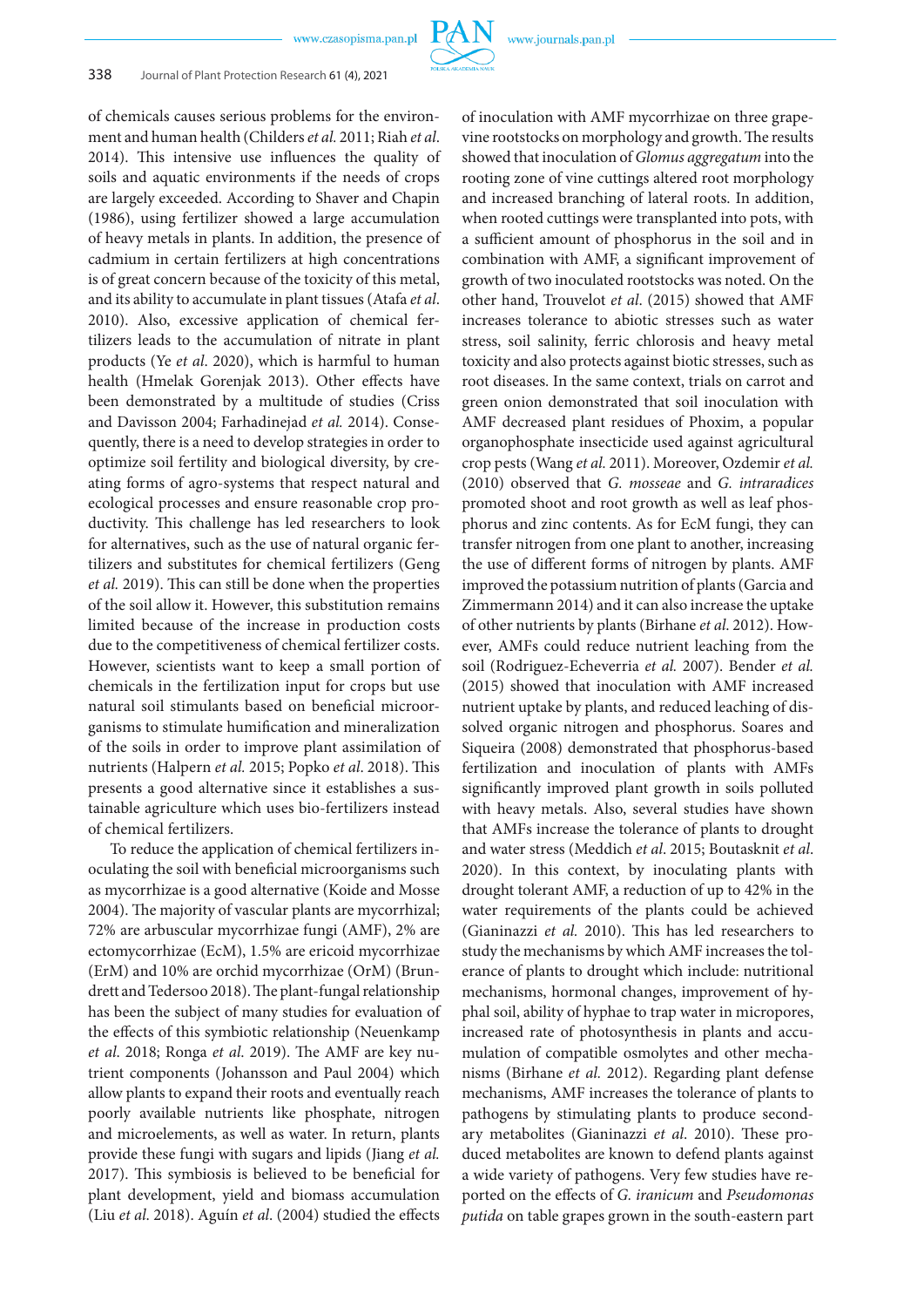of the Mediterranean area of Morocco. The important thing is that growers do not use natural and beneficial microorganisms to complement plant fertilizers. The objective of this work was to study the effects of mycorrhizal and bacteria on physicochemical and microbiological properties of the soil, growth, productivity and quality of table grapes (*Vitis vinifiera*, cv. Mousca), a crop which has great economic value and uses significant amounts of chemical fertilizers.

# **Materials and Methods**

#### **Experimentation site**

The field experiments were conducted on a production farm of 35 ha located in Sector 2, El Garet, Al Aaroui, Morocco (latitude: 34°56'10.8"N and longitude: 3°00'19"W). This region is characterized by a Mediterranean climate with an average annual temperature of 17.3°C and an average precipitation of 500 mm. The experiments were carried out on 12-year-old table grape trees (*V. vinifera*) (Fig. 1). The field plots covered 8 ha of the farm and production is intended for the local market. The cultivar was Muscat of Italy. Crops were irrigated and fertilized with a drip irrigation system. Production was managed according to the table grape production practices in Morocco. The planting density was 2,000 plants  $\cdot$  ha<sup>-1</sup> and "Pergola" was the structure used for the plantations.

# **Treatments**

Table grape plants were inoculated with microorganisms (fungi and bacteria). This inoculation was carried out above the root system. Two solutions were used:

− solution (A) contained  $1.2 \times 10^4$  CFU · 100 g<sup>-1</sup> of *G. iranicum* var. *tenuihypharum*;

– solution (B) contained  $1 \times 10^8$  CFU ·  $g^{-1}$  of *P. putida.*

We used the following treatments:

- T1 = control (without inoculation);
- T2 = *G. iranicum* var. *tenuihypharum* (or solution A);
- T3 = *G. iranicum* var. *tenuihypharum* + *P. putida* (or mixture of 50% concentration of solution A and 50% of concentration of solution B);
- T4 = *P. putida* or solution B.

The soil inoculation of plants with microorganisms was completed in two steps spaced by 7 months; the first inoculation was carried out on July 19, 2019 and the second inoculation was completed on February 21, 2020. The method of inoculation of plants with the solution product was done in the form of an injection of the product into the ground near the roots of trees or just under the dripper. The dose used for the injection was 1.5 mg of product diluted in 15 ml of water for each tree. This represents a dose of 3 kg · ha<sup>-1</sup> (each hectare contained 2,000 trees). Except in the case of (T3), 0.75 mg of the solution product A and 0.75 mg of the solution product B were used and diluted in 15 ml of water for each tree.

## **Experimental plan**

The area of field trees was subdivided into four plots of 2 ha. Each plot presented the repetition of the other plot. Each plot contained four rows where each row presented the repetition of the other row. Each row included the four treatments (T1, T2, T3, and T4). In each treatment, five Poteau (which contained two plants for each Poteau) were used. A total of 640 plants were used, where 480 plants were inoculated (T2, T3, T4). The overall formula used to determine the number of plants used is described as the following formulate:



**Fig. 1.** Photos of table grape parcels (cv. Muscat) grown with "Pergola" system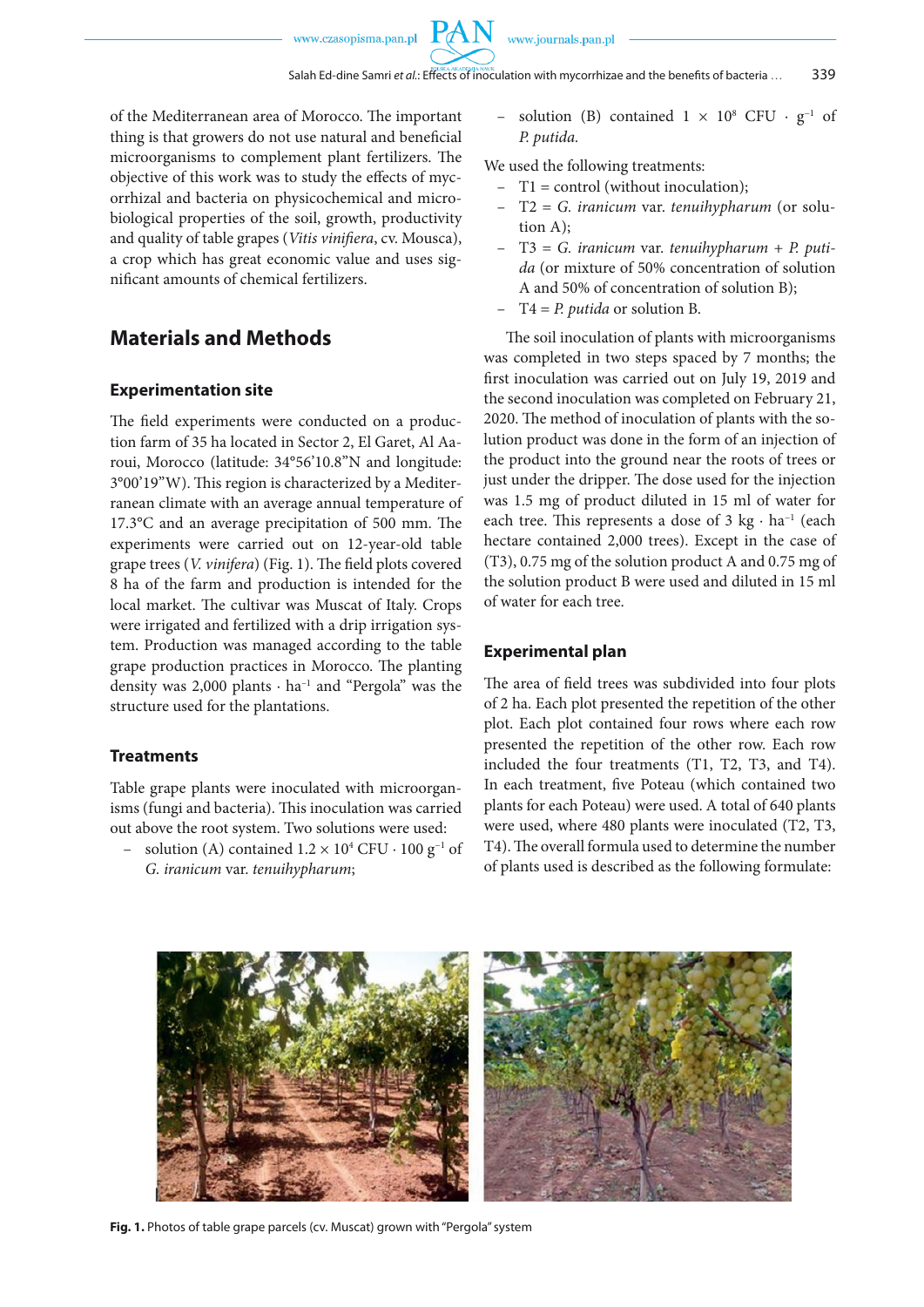4 Treatments × 
$$
\frac{2 \text{ Plants}}{\text{Poteau}} \times \frac{5 \text{ Poteau}}{\text{Row}} \times
$$
  
×  $\frac{4 \text{ Rows}}{\text{Parcels}} \times 4 \text{ Parcels} = 640 \text{ plants.}$  (Eq. 1)

# **Soil analysis**

Soil samples were taken 3 months after the first inocuation. About 700 g to 1 kg were taken from the foot<br>area of each plant, 10 to 20 cm from the ground. Then, the samples were kept cool (at 4°C) for physicochemi lation. About 700 g to 1 kg were taken from the root above and neared for 21 *A* at 100 °C. The american in tion. The soil moisture percentage was determined uscal and microbiological measurements (Reuter 2008). For soil moisture, a quantity of soil was placed in Petri dishes and heated for 24 h at 105°C. The difference in ing the formula:

$$
\% \text{Moisture} =
$$

$$
= \frac{\text{Wet soil weight} - \text{Dry soil weight}}{\text{Dry soil weight}} \times 100. \quad \text{(Eq. 2)}
$$

A calibrated pH meter probe was immersed in the supernatant layer to take the pH reading. For EC,<br>a mixture of 1/5 soil sample and 4/5 distilled water was the reading in  $\mu$ s·cin : Conductivity and pri readings or<br>were generally recorded at a constant temperature of (  $20-25$  C. The son samply was calculated based on the EC of the sample, and a KCl solution according to the For the pH, 5 g of dry soil was mixed in a beaker For the pri, *5* g of the y son was infixed in a beaker<br>with 25 ml of distilled water. The mixture was stirred while 25 lin of distinct water. The mixture was started until it was completely combined. The mixture was allowed to stand until a supernatant layer formed.<br>A calibrated pH meter probe was immersed in the supernatant layer to take the pH reading. For EC, used. After stirring for a few minutes, a conductivity meter electrode was immersed into the mixture to take the reading in μS · cm<sup>-1</sup>. Conductivity and pH readings next extends the soil salinity was calculated based on the university CD–25 °C. The soil salinity was calculated based on the following formula:

$$
S = \frac{A \times 35}{B}, \qquad (Eq. 3)
$$

the sample  $[\mu S \cdot cm^{-1}]$ ; *B* – conductivity of KCl solution:<br>1.400.  $[\mu S \cdot cm^{-1}]$  at 25%; <sup>35</sup>. solinity reference. 1,409  $\left[\mu\right]$   $\alpha$  cm<sup>-1</sup>] at 25°C; 35 – salinity reference. where: *S* − salinity of the sample; *A* − conductivity of

a precise amount of water was measured and then introduced into the soil, until the water dripped. The amount To measure and calculate the water retention capacwas determined using the following formula: ity, a quantity of soil was place in an Erlenmeyer funnel covered with filter paper. Using a graduated cylinder, collected was measured. The water retention capacity

Water retention capacity = 
$$
(Eq. 4)
$$
  
= Initial volume – Collected volume.

The study of the quantitative distribution of total flora, actinobacteria and fungi was also quantified.

A quantity of 10 g of the soil sample was weighed and then placed in 90 ml of physiological water. This method of microbiological analysis of the soil was based on the dilution-spreading technique: (1) collecting 1 ml of suspension using a sterile pipette; (2) flaming and closing the tube; (3) opening the 9 ml tube of diluent, flaming the opening, introducing the collected volume into it without touching; (4) flaming and closing the tube; (5) serial or successive dilutions 10−1, 10−2, 10−3, 10−4. Each dilution required a 9 ml tube of diluent and a sterile 1 ml pipette. For example, the 10–5 dilution was carried out by taking 1 ml of the previously tion was carried out by taking 1 ml of the previously<br>homogenized 10<sup>-4</sup> dilution which was introduced into a tube containing 9 ml of diluent. However, for each type of microorganism a culture medium was chosen. type of microorganism a culture medium was chosen.<br>A preparation of the "Nutrient Agar", "PDA" and "Bennett" media was made, respectively, for the total flora, fungi and for actinobacteria. The different spreading steps are presented as follows: (1) homogenizing the dilution to be taken; (2) withdrawing a precise volume using a sterile pipette and placing 0.1 ml of the dilution using a sterile pipette and placing 0.1 fill of the dilution<br>in the center of the agar surface; (3) spreading with a rake pipette; (4) the Petri dishes used for the cultures were placed in an oven for incubation. will was introdu<br>hi

# **Plant growth and development**

Initial growth measurements were taken on September *B* 30, 2019 (2 months after inoculation of trees). These were: the initial length of the grape tree to the intersection with the sticks, the number of sticks per tree, length of sticks, number of clusters per tree, number of nodes per stick and the distance between nodes (Fig. 2). For this, one stick was chosen per tree to measure its length and the number of nodes that held each stick. The distance between two nodes was calculated using the formula:

Space between nodes [cm] =  
= 
$$
\frac{\text{Length of stick [m]}}{\text{Number of nodes}}.
$$
 (Eq. 5)

section with the sticks, the number of sticks per tree, r of buds opened/closed per stick and the<br>f the stick. Only one stick was selected per diameter of the stick. Only one stick was selected per Another series of growth measurements were taken on March 13, 2020, just after the second inoculation. These were: the initial length of the tree to the interthe number of buds opened/closed per stick and the tree for each measurement. The diameter in the middle of each selected stick was determined.

## **Fruit quality**

Samples of grape fruits were taken in order to evaluate their qualities in the laboratory, respectively, on September 30 and October 3, 2019. One bunch of fruit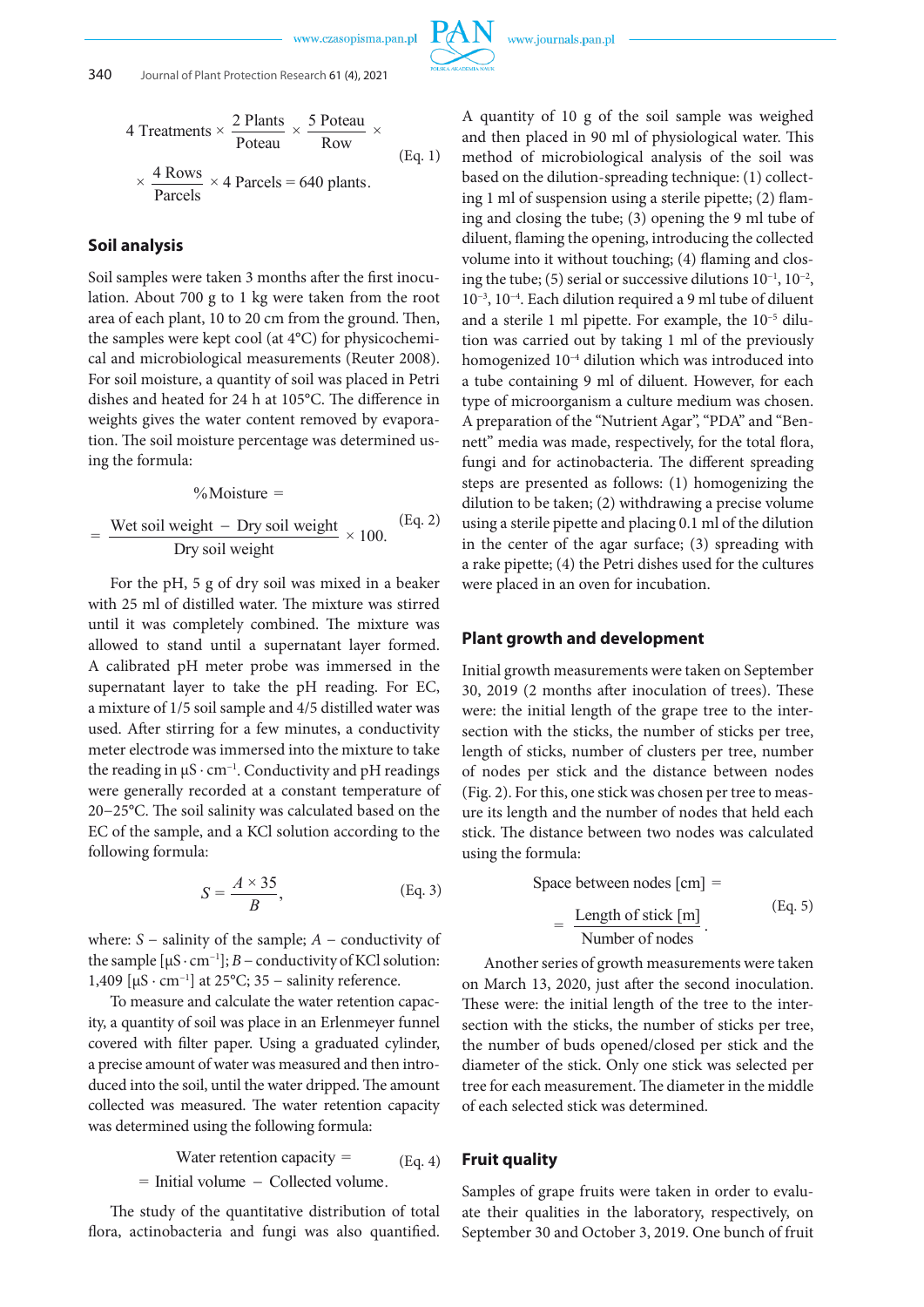



**Fig. 2.** Drawing illustrating part of a grape tree, showing the stick, clusters of grapes and the dimensions measured

per tree was taken at random. The length and width of the clusters were measured for each treatment (Fig. 2). Then, these clusters were weighed using a precision balance. The number of berries per cluster was also counted. The clusters were put in a blender to obtain grape juice which was used to measure pH, *B B* EC and Brix using a pH meter, a conductivity meter and a refrectometer respectively. The grape juice  $t_{\text{c}}$  and  $t_{\text{min}}$  and  $\frac{t_{\text{max}}}{t_{\text{max}}}$  and  $\frac{t_{\text{max}}}{t_{\text{max}}}$  are  $t_{\text{max}}$  and  $\frac{t_{\text{max}}}{t_{\text{max}}}$  are  $\frac{t_{\text{max}}}{t_{\text{max}}}$ obtained was also used to measure the total acidity, botumed was also used to measure the total definity, which is the sum of the titratable acidities, when the solution is brought to pH of 7.0 by the addition of an alkaline solution. A quantity of 5 ml of grape juice was taken and placed in a dry Erlenmeyer flask at 250 ml. Three drops of Bromothymol Blue (BBT) were added. A titration of this solution was performed using a burette and and column mas performed doing a curence and 0.1 M sodium hydroxide (NaOH) solution. When the BBT value varied from yellow to blue green, the the BBT value varied from yellow to blue green, the<br>amount of NaOH was taken to determine the titration volume with NaOH. The percentage of acidity was calculated using the following formula: *B*

$$
\% \text{Acidity} = \text{(Eq. 6)}
$$

$$
= \frac{\text{Titration volume [ml]} \times \text{Coefficient}}{10 \text{ ml of juice}} \times 100.
$$

The coefficient used for grapes is tartaric acid: 0.0075.

The Sugar/Acidity ratio was also calculated using the following formula:

$$
\frac{\text{Sugar}}{\text{Acidity ratio}} = \frac{\text{Degrees Brix}}{\% \text{Acidity}}.
$$
 (Eq. 7)

Expected in an oven at 50 C.<br>e percentage of dry matter was calcu The percentage of dry matter was calculated using the<br>following formula: To determine the percentage of dry matter in the To determine the percentage of dry matter in the fruit, bunches of grapes were weighed at the start and then were placed in an oven at 90°C. for a few days. following formula:

$$
\% \text{Dry matter} = \frac{\text{Dry weight}}{\text{Wet weight}} \times 100. \tag{Eq. 8}
$$

#### **Statistical analysis**

Statistical analyses were performed using IBM-SPSS version 21 Software. For each parameter evaluated, replicates were taken for each treatment. The mean values obtained in the treatments were compared by one-way analysis of variance (ANOVA). While the differences revealed by ANOVA were globally significant, comparisons of means were subsequently performed by Tukey's Post-hoc Test. Data that were not normally distributed were analyzed with a nonparametric test, the Kruskal-Wallis test. The significance level was  $p < 0.05$ .

# **Results**

# **The physicochemical and microbiological properties of the soil**

Table 1 shows the physicochemical properties of the soils sampled in each treatment. The pH values were 7.3, 7.1, 7.1, 7.3 for the T1, T2, T3 and T4 treatments, respectively. The ANOVA test showed no significant differences between these treatments (ANOVA,  $F = 0.68$ ;  $p > 0.05$ ). The same observation was noted for EC (ANOVA, *F* = 0.97; *p* > 0.05), salinity (ANOVA,  $F = 0.74$ ;  $p > 0.05$ ) and soil moisture (ANOVA,  $F = 1.50$ ;  $p > 0.05$ ) or no difference was found between treatments. For water holding capacity (WHC), the values were slightly elevated in the two treatments T2, T3 and T4 compared to the control without inoculation. The values were 5.5, 7.8, 8.3 and 6.5 ml, respectively, for T1 T2, T3 and T4, but not significantly different (ANOVA,  $F = 2.69$ ;  $p > 0.05$ ).

Table 2 shows the number of microorganisms (total flora, fungi and actinobacteria) found in soils sampled in T2, T3 and T4 treatments. According to the Kruskal-Wallis test, there was no statistically significant difference between the number of microorganisms and the treatments. However, the number of fungi and actinobacteria seemed to be higher in the T3 treatment than in T2 and T4 treatments.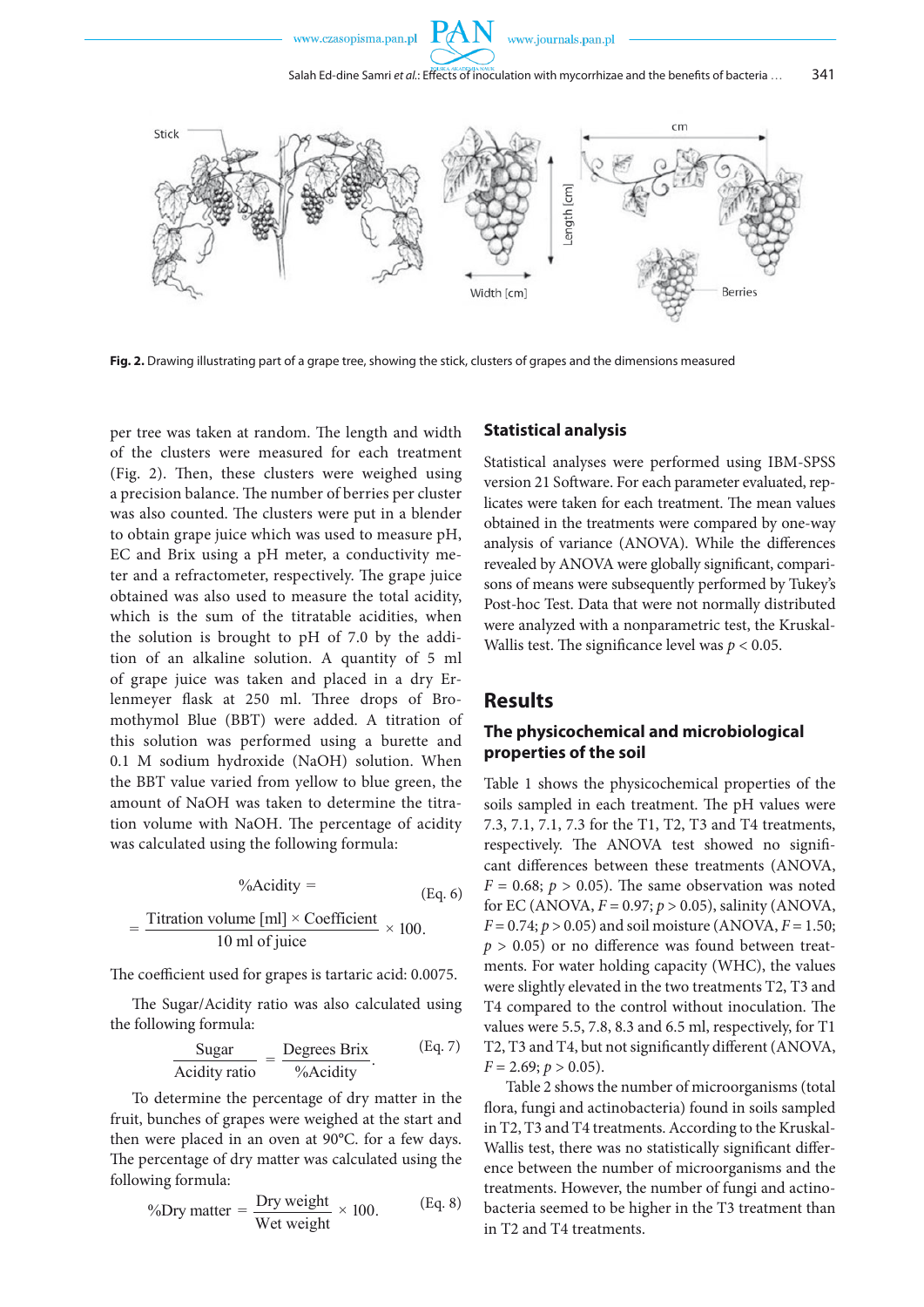

#### 342 Journal of Plant Protection Research 61 (4), 2021

| Properties     | Τ1               | T <sub>2</sub>   | T3               | T4               |
|----------------|------------------|------------------|------------------|------------------|
| pH             | $7,3 \pm 0,3$    | $7.1 \pm 0.1$    | $7,1 \pm 0,3$    | $7.3 \pm 0.2$    |
| $EC$ [mS/cm]   | $4,6 \pm 1,2$    | $5.6 \pm 1.0$    | $5.6 \pm 1.1$    | $4,8 \pm 1,0$    |
| Salinity       | $0,114 \pm 0,03$ | $0,121 \pm 0,01$ | $0,139 \pm 0,03$ | $0,123 \pm 0,02$ |
| Dry weight [g] | $35,1 \pm 2,5$   | $34.4 \pm 1.6$   | $33,6 \pm 0.2$   | $33.3 \pm 0.4$   |
| Humidity [%]   | $18.7 \pm 0.4$   | $19.0 \pm 0.9$   | $19.2 \pm 0.7$   | $20.0 \pm 1.4$   |
| WHC [ml]       | $5,5 \pm 1,0$    | $7,8 \pm 2,2$    | $8,3 \pm 1,3$    | $6,5 \pm 1,3$    |

**Table 1.** Physicochemical proprieties of the soil measured for each treatment

EC – electrical conductivity; WHC – water holding capacity of the soil

T1 = Control (without treatment); T2 = *Glomus iranicum* var. *tenuihypharum*; T3 = *Glomus iranicum* var. *tenuihypharum* + *Pseudomonas putida*; T4 = *Pseudomonas putida*. Data are an average of four repetitions ± standard deviation. Soil was sampled for each treatment on November 25, 2019. The first soil inoculation with the fungus and bacteria was performed on July 19, 2019. The second inoculation was performed on February 21, 2020

Table 2. Enumeration of total flora, fungi and actinobacteria in the soils sampled for each treatment (CFU · g<sup>−1</sup> of dry soil)

| Treatments     | Τ2                   | T <sub>3</sub>       | T4                   |
|----------------|----------------------|----------------------|----------------------|
| Total flora    | $1.69 \times 10^{6}$ | $2,03 \times 10^{6}$ | $2,27 \times 10^{6}$ |
| Fungi          | $\ast$               | $2,64 \times 10^{3}$ | $1.26 \times 10^{3}$ |
| Actinobacteria | $6,36 \times 10^{3}$ | $9.37 \times 10^{3}$ | $4.42 \times 10^{3}$ |

\*missing data

T2 = *Glomus iranicum* var. *tenuihypharum*; T3 = *Glomus iranicum* var. *tenuihypharum* + *Pseudomonas putida*; T4 = *Pseudomonas putida*. Microbiological analyses and dilutions were performed on January 27, 2020. Data are an average of four repetitions ± standard deviation. Soil was sampled for each treatment on November 25, 2019. The first soil inoculation with the fungus and bacteria was performed on July 19, 2019. The second inoculation was performed on February 21, 2020

## **Growth measurements**

The initial measurements taken after 73 days of the first inoculation (Tab. 3) indicated that the number of sticks was the same in the T1, T2 and T4 treatments. The values were 4, 4 and 3 sticks per tree, respectively. Regarding the length of the sticks, no difference was noted. The length was 2.82, 2.58 and 2.54 m, respectively, for T1, T2 and T4. In addition, no difference was noted in terms of number and space between nodes for each treatment. After 21 days of the second inoculation, or 7 months after the first inoculation, the growth parameters of the plants were measured and the results showed that no differences were observed between the T1, T2, T3 and T4 treatments for the plant length, number of sticks/plant, number of total buds per stick, number of closed and open buds per stick (Tab. 4). The stick diameters of the four treatments were also similar and the values were 9.04, 10.06, 8.37 and 9.07 mm, respectively, for the T1, T2, T3 and T4 treatments.

# **Fruit yield and quality**

For the number of clusters per tree, the values were 23, 28, 25 and 27 clusters/tree, respectively, for T1, T2, T3 and T4 (Tab. 5). The ANOVA test showed significant differences between the treatments; the Tukey Post-hoc test showed that the treatment with *G. iranicum* and *P. putida* was significantly different from the control and slightly different when compared to the coinoculation of these two microorganisms, which testifies to the probable presence of a synergistic effect.

For the parameters of the quality of the grape fruits taken in the T1, T2 and T4 treatments, on two occasions, i.e., on September 30, 2019 and October 3, 2019, the results (Tab. 6) showed that the number of berries per cluster was the same for the first sampling, while it was higher in the T1 than in the T2 and T4 treatments, in the second sampling. The values were, respectively, 109, 74 and 68 berries per cluster for the T1, T2 and T4 treatments. The cluster weights were the same for the first sampling, while they were slightly higher in the T1 than in the T2 and T4 treatments, in the second sampling. The values were 739, 452 and 555 g berries per cluster, respectively, for the T1, T2 and T4 treatments. For the length and width of the clusters, they were the same in all treatments and for the two samples (S1 and S2). The pH was the same for all the treatments and in the two samples. The Brix degree was lower in T2 than in T1 and T4 during the first sampling. The values were 17.5, 15.5 and 17.6, respectively, for T1, T2 and T4. Acidity was the same for all treatments and for both samples. The Sugar/Acidity ratio was lower in T2 than in T1 and T4 during the first sampling. The values were 39.1, 26.7 and 39.7, respectively, for T1, T2 and T4. For EC, it was lower in T1 than in T2 and T4. On the other hand, it was lower in T4 during the second sampling. The % of the dry matter of the fruits was the same for all the treatments.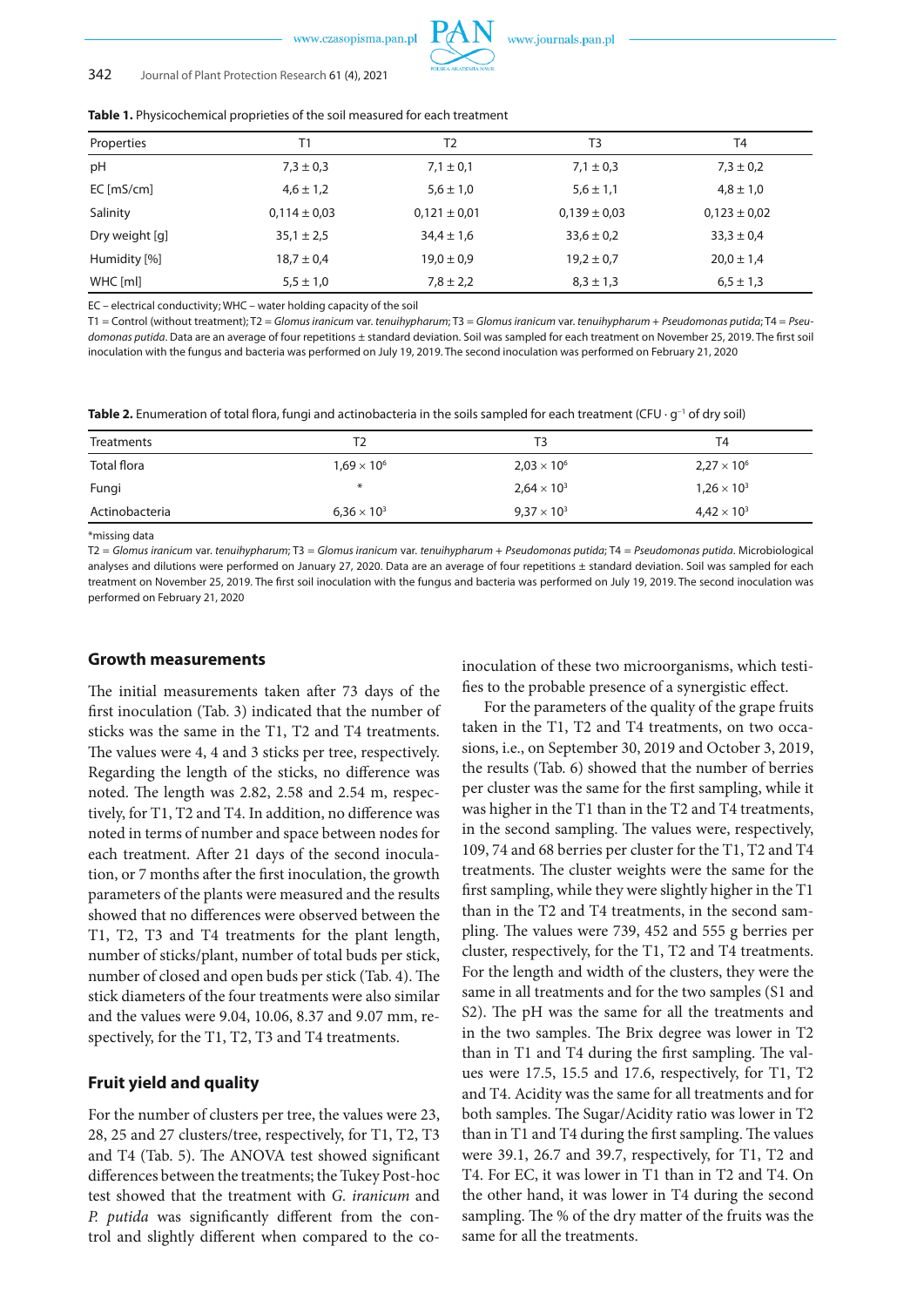

| Table 3. Growth measurements taken in T1, T2 and T4, 73 days after the first inoculation |  |  |  |  |  |
|------------------------------------------------------------------------------------------|--|--|--|--|--|
|------------------------------------------------------------------------------------------|--|--|--|--|--|

| Parameters                      | Τ1              | T2              | T4              |
|---------------------------------|-----------------|-----------------|-----------------|
| Number of sticks per tree       | $4 \pm 1,0$     | $4 \pm 1,0$     | $3 \pm 0.0$     |
| Length of a sample of stick [m] | $2,82 \pm 0,40$ | $2,58 \pm 0,11$ | $2,54 \pm 0,15$ |
| Number of nodes per stick       | $44 \pm 12$     | $41 \pm 2$      | $37 + 3$        |
| Space between nodes [cm]        | $6,59 \pm 0.89$ | $6,37 \pm 0,06$ | $6,85 \pm 0,13$ |

T1 = Control (without treatment); T2 = *Glomus iranicum* var. *tenuihypharum*; T3 = *Glomus iranicum* var. *tenuihypharum* + *Pseudomonas putida*; T4 = *Pseudomonas putida*. Data are an average of two repetitions ± standard deviation. Data were recorded on September 30, 2019. The first soil inoculation with the fungus and bacteria was performed on July 19, 2019. The second inoculation was performed on February 21, 2020

| Table 4. Plant growth parameters measured 21 days after the second inoculation |
|--------------------------------------------------------------------------------|
|--------------------------------------------------------------------------------|

| Parameters                 |                 | T2               | T <sub>3</sub>  | T4              |
|----------------------------|-----------------|------------------|-----------------|-----------------|
| Plant length [m]           | $2,59 \pm 0,08$ | $2,32 \pm 0,37$  | $2,60 \pm 0,24$ | $2,39 \pm 0,04$ |
| Number of sticks per tree  | $3 \pm 0.9$     | $4 \pm 0.5$      | $3 \pm 0.8$     | $4 \pm 0.0$     |
| Number of total buds/stick | $15 + 4.2$      | $16 \pm 4.1$     | $12 \pm 3.1$    | $11 \pm 4.6$    |
| Number of open buds/stick  | $1 \pm 0.9$     | $2 \pm 2.1$      | $1 \pm 1.9$     | $2 \pm 0.6$     |
| Number of close buds/stick | $14 \pm 3.6$    | $14 \pm 4.3$     | $11 \pm 5.0$    | $9 + 5.2$       |
| Stick diameter [mm]        | $9.04 \pm 1.44$ | $10.06 \pm 2.56$ | $8,37 \pm 1,24$ | $9,07 \pm 0,23$ |

T1 = Control (without treatment); T2 = *Glomus iranicum* var. *tenuihypharum*; T3 = *Glomus iranicum* var. *tenuihypharum* + *Pseudomonas putida*; T4 = *Pseudomonas putida*. Data are an average of 6 repetitions ± standard deviation. One stick was sampled and chosen per tree. Data were recorded on March 13, 2019. The first soil inoculation with the fungus and bacteria was performed on July 19, 2019. The second inoculation was performed on February 21, 2020

#### **Table 5.** Number of clusters per tree, an indicator of fruit yield

| Number of clusters/tree |               | $\cdot$ $\sim$ | $\cdot$ $\sim$ | ▵<br>. .    |
|-------------------------|---------------|----------------|----------------|-------------|
|                         | ∵O c<br>_____ | ` ⊦ Q h        | ∵8 ab          | $20 -$<br>ᆞ |

T1 = Control (without treatment); T2 = *Glomus iranicum* var. *tenuihypharum*; T3 = *Glomus iranicum* var. *tenuihypharum* + *Pseudomonas putida*; T4 = *Pseudomonas putida*. Data are an average of 48 repetitions ± standard deviation. There were 2250 trees/ha and the four plots selected in the project were spread over 8 ha of production. The measurements were taken on July 9, 2020. The first soil inoculation with the fungus and bacteria was performed on July 19, 2019. The second inoculation was performed on February 21, 2020. The means followed by different letters in a column are significantly different according to Tukey's test (*p* < 0.05)

#### **Table 6.** Measurements of grape fruit quality taken two times in treatments T1, T2 and T4

|                                 | September 30, 2019 (S1) |                 |                 | October 3, 2019 (S2) |                 |                 |
|---------------------------------|-------------------------|-----------------|-----------------|----------------------|-----------------|-----------------|
| Parameters                      | T1                      | T <sub>2</sub>  | T4              | T1                   | T <sub>2</sub>  | T4              |
| Number of berries per cluster   | $91 \pm 12$             | $90 \pm 9$      | $90 \pm 30$     | $109 \pm 23$         | $74 \pm 13$     | $68 \pm 3$      |
| Cluster weight [q]              | $606 \pm 137$           | $706 \pm 28$    | $471 \pm 13$    | $739 \pm 202$        | $452 \pm 52$    | $555 \pm 57$    |
| Cluster length [cm]             | $27 \pm 3.0$            | $23 \pm 0.6$    | $24 \pm 1,0$    | $28 \pm 2.5$         | $28 \pm 2.5$    | $28 \pm 2.5$    |
| Cluster width [cm]              | $13 \pm 1.0$            | $12 \pm 2.6$    | $10 \pm 0.6$    | $16 \pm 2.3$         | $16 \pm 2.3$    | $16 \pm 2.3$    |
| pH                              | $3,8 \pm 0,2$           | $4.2 \pm 0.2$   | $4,1 \pm 0,1$   | $4.0 \pm 0.04$       | $4.0 \pm 0.04$  | $4.0 \pm 0.04$  |
| Degrees Brix                    | $17,5 \pm 0,0$          | $15.5 \pm 1.0$  | $17,6 \pm 1,0$  | $16.2 \pm 1.5$       | $16.9 \pm 1.1$  | $16.5 \pm 1.7$  |
| Acidity [%]                     | $0.47 \pm 0.16$         | $0.60 \pm 0.13$ | $0.43 \pm 0.07$ | $0.34 \pm 0.09$      | $0,42 \pm 0,07$ | $0,37 \pm 0,01$ |
| Ratio Sugar/Acidity             | $39.1 \pm 11.0$         | $26.7 \pm 5.6$  | $39.7 \pm 8.3$  | $41,4 \pm 1,6$       | $41,9 \pm 6,8$  | $44,9 \pm 4,0$  |
| Electrical conductivity [mS/cm] | $257 + 9$               | $324 \pm 16$    | $333 \pm 22$    | $298 \pm 0.8$        | $300 \pm 11,8$  | $261 \pm 10.5$  |
| Dry matter [%]                  | $19.5 \pm 1.9$          | $22,8 \pm 7,8$  | $19,0 \pm 2,3$  | $19.5 \pm 0.9$       | $19,4 \pm 0.5$  | $19.2 \pm 0.8$  |

T1 = Control (without treatments); T2 = *Glomus iranicum* var. *tenuihypharum*; T4 = *Pseudomonas putida*. Data are an average of three repetitions ± standard deviation. Fruit samples were taken per tree. Samples S1 and S2 were taken on September 30, 2019 and October 3, 2019, respectively. The first soil inoculation with the fungus and bacteria was performed on July 19, 2019. The second inoculation was performed on February 21, 2020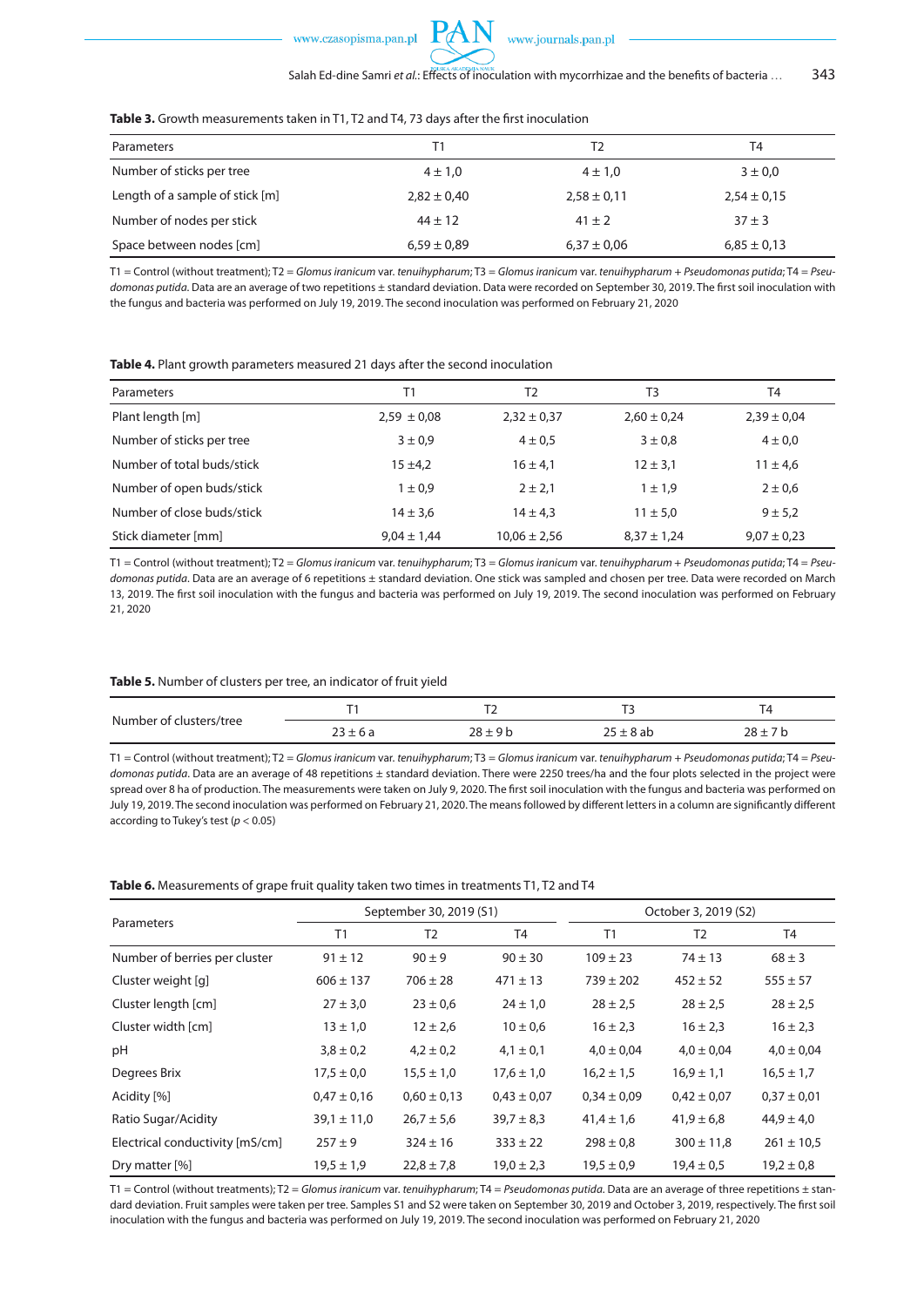

# **Discussion**

The results of this work showed that T2, T3 and T4 treatments did not have an effect on pH, salinity, EC and moisture of the soil after 4 months of inoculation. This was endorsed by Li *et al*. (2012) who demonstrated that mycorrhizae did not affect soil pH; nevertheless, it decreased soil salt concentration and EC. In addition, the soil capacity for holding water had a tendency to be slightly higher in treatments with *G. iranicum* var. *tenuihypharum* and *G. iranicum* var. *tenuihypharum* + + *P. putida* than in the control without microorganisms. This may indicate that both treatments have an effect on the soil's ability to hold water. These results were supported by research work conducted by Augé *et al*. (2001), who showed that inoculation of the soil with mycorrhizae had more water-stable aggregates and significantly higher hyphal densities than soils without mycorrhizae. Also, Chen *et al*. (2020) showed that soil inoculation with microorganisms such as mycorrhizae improved soil structure, maintained its permeability and soil capacity for holding water, by consolidating small micro-aggregates into large aggregates. For actinobacteria, this value seemed to be higher for T2 than for T4 and lower for T2 than for T3. This can indicate that treatment with a mixture of *Pseudomonas* and *Glomus* increased the population of the actinobacteria. This could mean that there was probably some synergy between these microbial populations (*Glomus*, *Pseudomonas* and the actinobacteria). Thus, previous research work (Swhetal *et al*. 2010; Singh *et al*. 2013) has shown that there is synergy between *Glomus* and *Pseudomonas* which reduced root diseases and improved crop yields. Regarding the growth parameters, no effect of the treatments was recorded for growth parameters taken 73 days after the first inoculation and the growth parameters measured 21 days after the second inoculation. In contrast, Kamayestani *et al*. (2019) demonstrated that inoculation with *G. mosseae* significantly increased the growth of the table grape. Also, Luciani *et al*. (2019) used *G. iranicum* var. *tenuihypharum* sp. Nova and have shown that this strain had an impact on the development of the vine root system. A significant increase in soil volume explored by the entire root system was recorded, suggesting more efficient use of water and nutrients. For the grape yield, the number of clusters per tree was chosen as an index of yield which indicated that there was a significant increase in the number of clusters in the treatments with *Glomus* (T2) and *Pseudomonas*. (T4) compared to controls (T1) and it was slightly higher than the coinoculation (T3). This demonstrated that the number of clusters was influenced by the fungal and bacterial treatments, especially since the number of repetitions

taken for each treatment was high (48 repeats per treatment). Many research studies (Baslam *et al*. 2013; Bona *et al.* 2017; Bona *et al.* 2018) have shown the same effect of *Glomus* and many PGPRs (Plant Growth Promoting Rhizobacteria) on fruit yield. For fruit quality, different treatment effects were observed between treatments. Javanmardi *et al*. (2014) demonstrated that inoculation with *G. versiforme* increased the percentage of fruit dry matter, titratable acidity and vitamin C content compared to non-inoculated. Schubert *et al.* (2020) showed that tomato fruits from plants inoculated with mycorrhizae tended to have higher Brix than non-inoculated. Further research will be needed, in the future, with different inoculation doses, at different times of the year and with other parameters measured, in order to confirm the effects of these microorganisms on growth, productivity and quality of table grapes.

## **Acknowledgements**

The authors would like to thank the University First Mohammed for funding this project named "Applied Research Support Program (PARA-1)". They also wish to pay tribute to Mr. Aberkani Ahmed, who passed away on April 25, 2020. He provided his farm and trial plots of table grapes; in order to carry out these research experiments.

#### **References**

- Aguín O., Mansilla J.P., Vilariño A., Sainz M.J. 2004. Effects of mycorrhizal inoculation on root morphology and nursery production of three grapevine rootstocks. American Journal of Ecology and Viticulture 55 (1): 108−111. Available on: https://www.ajevonline.org/content/55/1/108.articleinfo [Accessed: 15 May 2021]
- Aktar W., Sengupta D., Chowdhury A. 2009. Impact of pesticides use in agriculture: their benefits and hazards. Interdisciplinary Toxicology 2: 1−12. DOI: https://doi.org/10.2478/ v10102-009-0001-7
- Atafa Z., Mesdaghinia A., Nouri J., Homaee M., Yunesian M., Ahmadimoghaddam M., Mahvi A.H. 2010. Effect of fertilizer application on soil heavy metal concentration. Environmental Monitoring and Assessment 160 (1−4): 83. DOI : https://doi.org/10.1007/s10661-008-0659-x
- Augé R.M. 2004. Mycorhizes à arbuscules et relations eau/sol/ plante. Canadian Journal of Soil Science 84: 373−381. DOI: https://doi.org/10.1139/b04-020
- Baslam M., Esteban R., García-Plazaola J.I., Goicoechea N. 2013. Effectiveness of arbuscular mycorrhizal fungi (AMF) for inducing the accumulation of major carotenoids, chlorophylls and tocopherol in green and red leaf lettuces. Applied Microbiology and Biotechnology 97: 3119−3128. DOI: https://doi.org/10.1007/s00253-012-4526-x
- Birhane E., Sterck F.J., Fetene M., Bongers F., Kuyper T.W. 2012. Les champignons mycorhiziens arbusculaires améliorent la photosynthèse, l'efficacité d'utilisation de l'eau et la croissance des semis d'encens dans des conditions de disponibilité en eau pulsée. Oecologia 169: 895−904.
- Bona E., Cantamessa S., Massa N., Manassero P., Marsano F., Copetta A., Lingua G., D'Agostino G., Gamalero E., Berta G.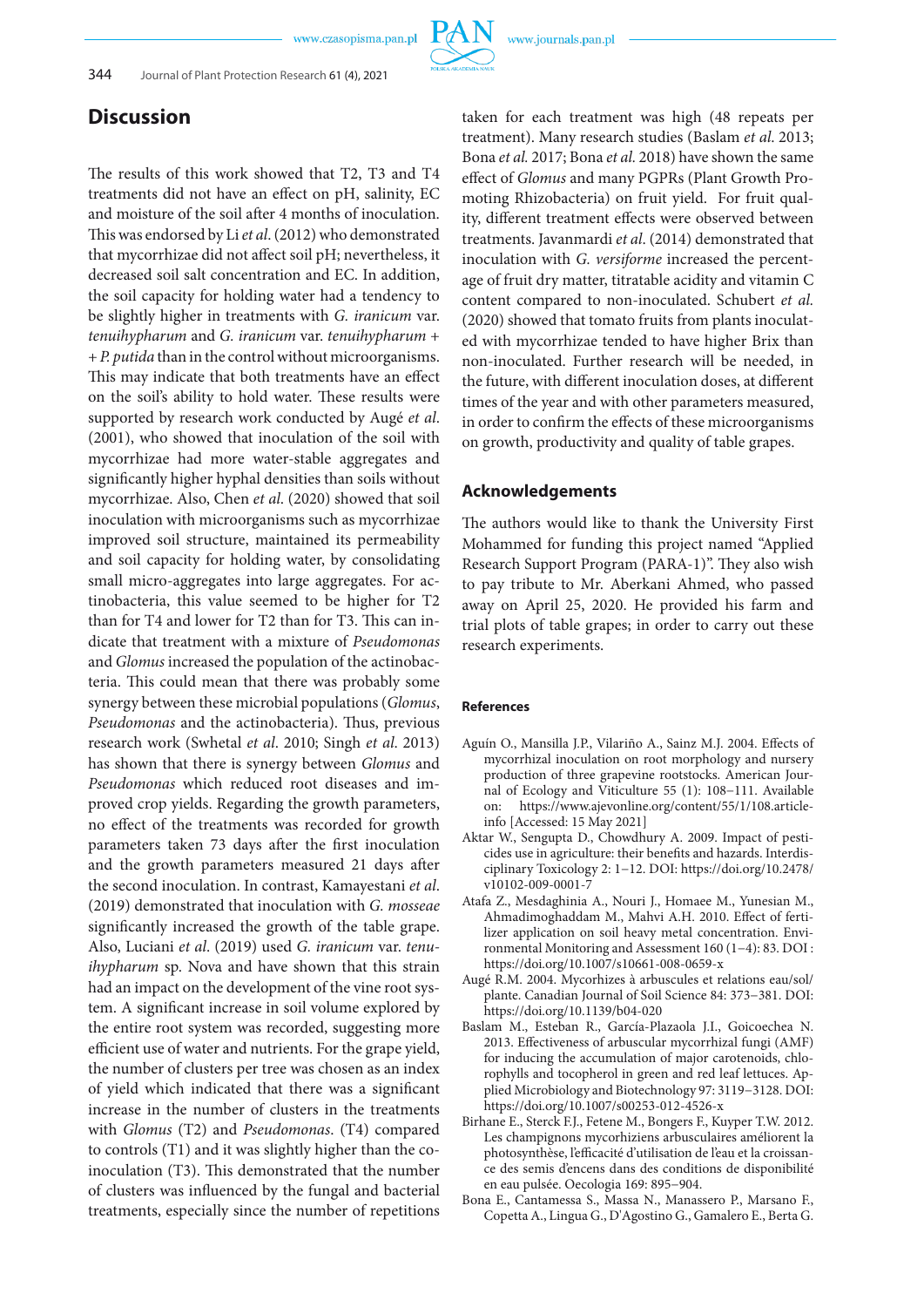2017. Arbuscular mycorrhizal fungi and plant growth- -promoting pseudomonads improve yield, quality and nutritional value of tomato: a field study. Mycorrhiza 27: 1−11. DOI: https://doi.org/10.1007/s00572-016-0727-y

- Bona E., Todeschini V., Cantamessa S., Cesaro P., Copetta A., Lingua G., Gamalero E., Berta G., Massa N. 2018. Combined bacterial and mycorrhizal inocula improve tomato quality at reduced fertilization. Scientia Horticulturae 234: 160−165. DOI: https://doi.org/10.1016/j.scienta.2018.02.026
- Boutasknit A., Baslam M., Ait-El-Mokhtar M., Anli M., Ben- -Laouane R., Douira A., El Modafar C., Mitsui T., Wahbi S., Meddich A. 2020. Arbuscular mycorrhizal fungi mediate drought tolerance and recovery in two contrasting carob (*Ceratonia siliqua* L.) ecotypes by regulating stomatal, water relations, and (in) organic adjustments. Plants 9 (1): 80. DOI: https://doi.org/10.3390/plants9010080
- Brundrett M.C., Abbott L.K. 2002. Arbuscula mycorrhiza in plant Communities. p. 151−193. In: "Plant Conservation and Biodiversity" (K. Sivasithamparam, K.W. Dixon, R.L. Barrett eds.). Kluwer Academic-Publishers: Dordrecht, Netherlands, 391 pp.
- Chen W., Meng P., Feng H., Wang C. 2020. Effects of arbuscular mycorrhizal fungi on growth and physiological performance of *Catalpa bungei* C.A. Mey. under drought stress. Forests 11 (10): 1117. DOI: https://doi.org/10.3390/ f11101117
- Childers D.L., Corman J., Edwards M., Elser J.J. 2011. Sustainability challenges of phosphorus and food: solutions from closing the human phosphorus cycle. Bioscience 61 (2): 117−124. DOI: https://doi.org/10.1525/bio.2011.61.2.6
- Criss R., Davisson M. 2004. Fertilizers, water quality and human health. Environnemental Heath Perspectives 112 (10): A536. DOI : https://doi.org/10.1289/ehp.112-a536
- Farhadinejad T., Khakzad A., Jafari M. 2014. The study of environmental effects of chemical fertilizers and domestic sewage on water quality of Taft region, Arabian Journal of Geoscience 7: 221−229. DOI: https://doi.org/10.1007/ s12517-012-0717-0
- Garcia K., Zimmermann S.D. 2014. Le rôle des associations mycorhiziennes dans la nutrition potassique des plantes. Plant Science 5: 337. DOI: https://doi.org/10.3389/ fpls.2014.00337
- Geng Y., Cao G., Wang L., Wang S. 2019. Effects of equal chemical fertilizer substitutions with organic manure on yield, dry matter, and nitrogen uptake of spring maize and soil nitrogen distribution. PLoS ONE 14 (7): e0219512. DOI : https:// doi.org/10.1371/journal.pone.0219512
- Gianinazzi S., Gollotte A., Binet M.N., van Tuinen D., Redecker D., Wipf D. 2010. Agroecology: the key role of arbuscular mycorrhizas in ecosystem services. Mycorrhiza 20: 519−530. DOI: https://doi.org/10.1007/s00572-010-0333-3
- Halpern M., Bar-Tal A., Ofek M., Minz D. 2015. The use of biostimulants for enhancing nutrient uptake. Advances in Agronomy 130: 141−174. DOI: https://doi.org/10.1016/ bs.agron.2014.10.001
- Hmelak Gorenjak A. 2013. Nitrate in vegetables and their impact on human health. Acta Alimentaria 42 (2): 158−172. DOI: https://doi.org/10.1556/AAlim.42.2013.2.4
- Javanmardi J., Zarei M., Saei M. 2001. Influence of arbuscular mycorrhizal fungi on physiology and fruit quality of pepino (*Solanum muricatum* Ait.) in vermicompost amended medium. Advances in Horticultural Science 28 (1): 35−42. Available on: https://core.ac.uk/download/pdf/228571948. pdf. [Accessed: 15 May 2021]
- Jiang Y., Wang W., Xie Q. Liu N., Liu L., Wang D., Zhang X., Yang C., Chen X., Tang D., Wang E. 2017. Plants transfer lipids to sustain colonization by mutualistic mycorrhizal and parasitic fungi. Science 16: 356 (6343): 1172−1175. DOI: https://doi.org/10.1126/science.aam9970
- Johansson J.F., Paul L.R.R.D. 2004. Microbial interactions in the mycorrhizosphere and their significance for sustainable ag-

riculture. FEMS Microbiology Ecology 48 (1): 1−13. DOI: https://doi.org/10.1016/j.femsec.2003.11.012

- Kamayestani A., Rezaei M., Sarkhosh A., Asghari H. 2019. Effects of arbuscular mycorrhizal fungi (*Glomus mosseae*) on growth enhancement and nutrient (NPK) uptake of three grape (*Vitis vinifera* L.) cultivars under three different water deficit levels. Australian Journal of Crop Science: 1401−1408. DOI: https://doi.org/10.21475/ajcs.19.13.09.p1174
- Koide R.T., Mosse B. 2004. A history of research on arbuscular mycorrhiza. Mycorrhiza 14 (3): 145−163. DOI: https://doi. org/10.1007/s00572-004-0307-4
- Li Y., Chen Y.L., Lin X.J., Liu R.J. 2012. Effects of arbuscular mycorrhizal fungi communities on soil quality and the growth of cucumber seedlings in a greenhouse soil of continuously planting cucumber. Pedosphere 22 (1): 79−87. DOI: https:// doi.org/10.1016/S1002-0160(11)60193-8
- Liu G., Bollier D., Gübeli C., Peter N., Arnold P., Egli M., Borghi L. 2018. Simulated microgravity and the antagonistic influence of strigolactone on plant nutrient uptake in low nutrient conditions. NPJ Microgravity 4 (1): 1−10. DOI: https:// doi.org/10.1038/s41526-018-0054-z
- Luciani E., Frioni T., Tombesi S., Farinelli D., Gardi T., Ricci A., Sabbatini P., Palliotti A. 2019. Effects of a new arbuscular mycorrhizal fungus (*Glomus iranicum*) on grapevine development. BIO Web Conference 13, Vineyard Management and Adaptation to Climate Change Section: 04018 (5 p.). DOI: https://doi.org/10.1051/bioconf/20191304018
- Meddich A., Jaiti F., Bourzik W., El Asli A., Hafidi M. 2015. Use of mycorrhizal fungi as a strategy for improving the drought tolerance in date palm (*Phoenix dactylifera*). Scientia Horticulturae 192: 468−474. DOI: https://doi.org/10.1016/j. scienta.2015.06.024
- Neuenkamp L., Moora M., Öpik M., Davison J., Gerz M., Männistö M., Jairus T., Vasar M., Zobel M. 2018. The role of plant mycorrhizal type and status in modulating the relationship between plant and arbuscular mycorrhizal fungal communities. Hempel 220: 952−953. DOI: https://doi.org/10.1111/ nph.14995
- Ozdemir G., Akpinar C., Sabir A., Bilir H., Tangolar S., Ortas I. 2010. Effect of inoculation with mycorrhizal fungi on growth and nutrient uptake of grapevine genotypes (*Vitis* spp.). European Journal of Horticultural Science 75 (3): 103−110. JSTOR: https://www.jstor.org/stable/24126418
- Popko M., Michalak I., Wilk R., Gramza M., Chojnacka K., Górecki H. 2018. Effect of the new plant growth biostimulants based on amino acids on yield and grain quality of winter wheat. Molecules 23 (2): 470. DOI: https://doi. org/10.3390/molecules23020470
- Reuter D.J. 2008. Soil analysis. An interpretation manual. CSIRO Publishing. Collingwood, Victoria, Australia, 387 pp.
- Rodriguez-Echeverria S., Costa S.R., Freitas H. 2007. Biodiversité et interactions dans la rhizosphère. p. 581−600. In: "Functional Plant Ecology", 2nd ed. (F.I. Pugnaire, F. Valladares, eds.). CRC Press, New York, USA, 724 pp.
- Ronga D., Caradonia F., Francia E., Morcia C., Rizza F., Badeck F.W., Ghizzoni R., Terzi V. 2019. Interaction of tomato genotypes and arbuscular mycorrhizal fungi under reduced irrigation. Horticulturae 5 (4): 79. DOI: https://doi. org/10.3390/horticulturae5040079
- Riah W., Laval K., Laroche-Ajzenberg E., Mougin C., Latour X., Trinsoutrot-Gattin I. 2014. Effets des pesticides sur les enzymes du sol. Environmental Chemistry Letters 12: 257−273. DOI: https://doi.org/10.1007/s10311-014-0458-2
- Schubert R., Werner S., Cirka H., Rödel P., Moya Y.T., Mock H.P., Hutter I., Kunze G. Hause B. 2020. Effects of arbuscular mycorrhization on fruit quality in industrialized tomato production. International Journal of Molecular Sciences 21: 7029. DOI: https://doi.org/10.3390/ijms21197029
- Shaver G.R., Chapin F.S. 1986. Effect of fertilizer on production and biomass of tussock tundra, Alaska, USA. Arctic